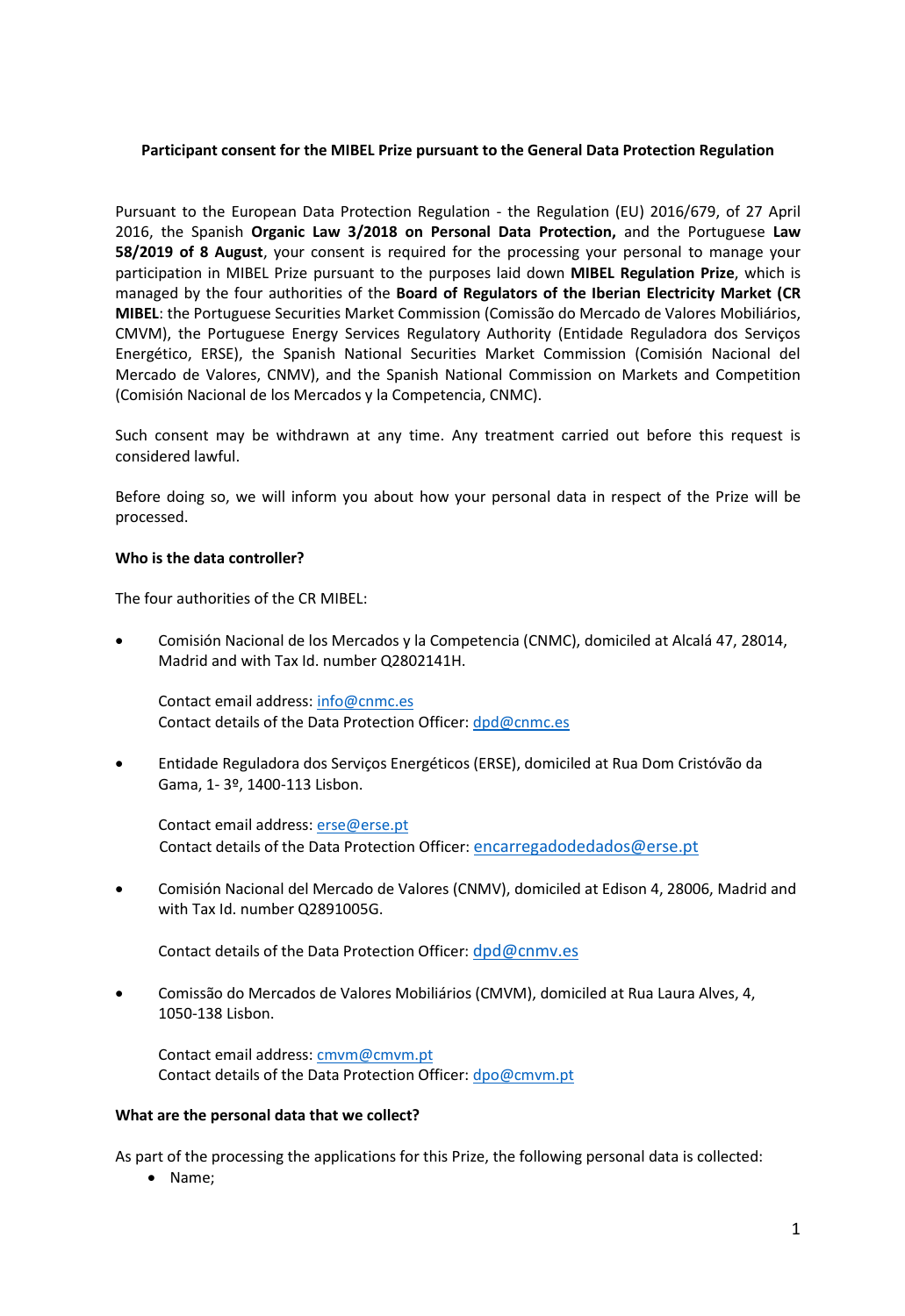- Address;
- Telephone number;
- E-mail;
- Curriculum.

Only in the case that you are awarded, during the awarding of the Prize your image will be captured.

## **For what purpose do we use your personal data?**

Your data will be used to manage your participation in the MIBEL Prize, which is coordinated by the four authorities of the CR MIBEL.

## **Who are the recipients of your data?**

Your data will be forwarded to the four authorities of the CR MIBEL, solely for the purposes of management of the MIBEL Prize. Prize winners authorize the dissemination of their identity (name, link to *Linkedin*, if available) and image through the press and social networks.

## **How long do we keep your data?**

Your data will be stored for two years, the time necessary to fulfil the purpose for which they were collected. The provisions of archiving and documentation of the regulation will be applicable.

## **What are your rights when you provide us with your data?**

- The right to request access to the personal data.
- The right to request the rectification of your data.
- The right to request the deletion of your data.
- The right to withdraw the consent granted.
- The right to restrict the processing in certain circumstances.

\_\_\_\_\_\_\_\_\_\_\_\_\_\_\_\_\_\_\_\_\_\_\_\_\_\_\_\_\_\_\_\_\_\_\_\_\_\_\_\_\_\_\_\_\_\_\_\_\_\_\_\_\_\_\_\_\_\_\_\_

# **How can I exercise my rights?**

You may exercise your rights by sending a written communication to the aforementioned addresses of any of the four authorities of the CR MIBEL.

Finally, we hereby inform you that should you find the results of the exercise of your rights unsatisfactory, you may lodge a complaint with the Spanish data protection authority (Agencia Española de Protección de Datos, <https://www.aepd.es/>) and/or the Portuguese data protection authority (Comissão Nacional de Proteção de Dados, [https://www.cnpd.pt/\)](https://www.cnpd.pt/). While doing so, we kindly request you to inform the data protection officer of any of the authorities of the CR MIBEL in advance, by sending an email to any of the aforementioned email addresses.

# **Do you need further information?**

Further information on the Board of Regulators is available under the following link: <https://www.mibel.com/>

The undersigned hereby declares to have read the content of this document and grants free, informed and unambiguous CONSENT for the processing of the data, according to the specific